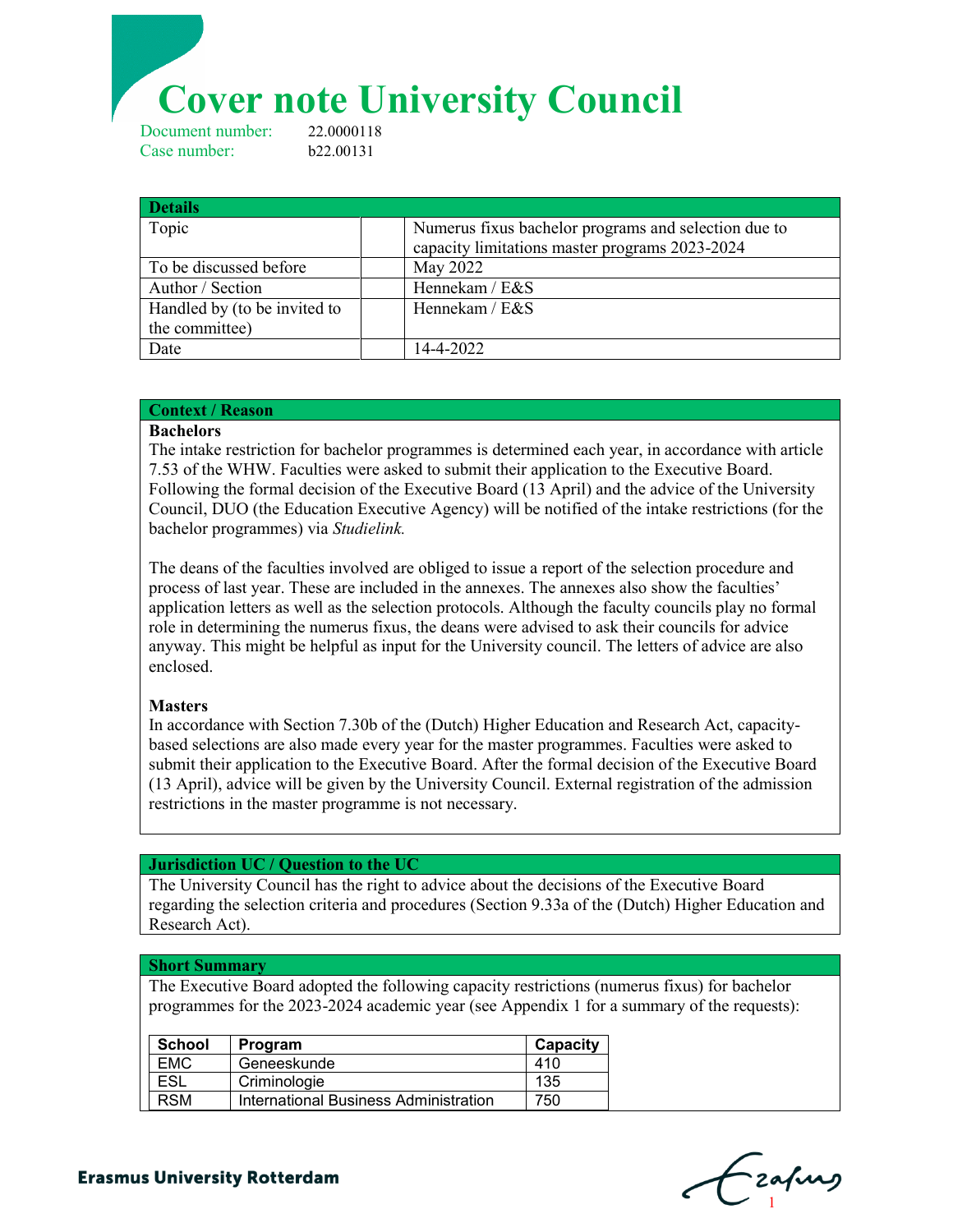|  |  | iologie<br>.<br>.vr<br>…∩olo⊂ | $-$<br>___<br>ם כי<br>-- |
|--|--|-------------------------------|--------------------------|
|--|--|-------------------------------|--------------------------|

This means that current practice will remain in force: both the numerus fixus programs and the number of intakes is identical to those of last year.

The Executive Board adopted the following capacity restrictions for master programs for the 2023- 2024 academic year (see Appendix 2 for a summary of the requests):

| <b>School</b> | Program                                   | Capacity |
|---------------|-------------------------------------------|----------|
| ESL           | Aansprakelijkheid en Verzekeringen        | 25       |
|               | Arbeidsrecht                              | 30       |
|               | Toga aan de Maas                          | 25       |
| <b>RSM</b>    | <b>International Management</b>           | 65       |
|               | <b>Business Administration</b>            | 580      |
|               | <b>Business Information Management</b>    | 250      |
|               | Finance & Investments                     | 340      |
|               | <b>Global Business and Sustainability</b> | 250      |
|               | <b>Marketing Management</b>               | 260      |
|               | Strategic Entrepreneurship                | 125      |
|               | <b>Strategic Management</b>               | 350      |
| <b>ESSB</b>   | Master Psychology                         | 650      |
| EMC           | Master Geneeskunde                        | 360      |

This means that also for the selective master's programmes, current policy will remain in force.

#### **Follow-up process**

The following parties will be informed as soon as the University Council's advice is known:

For implementation purposes: the participating schools, Marketing & Communications, ABO and Student Administration. Action point: E&S.

For external communication purposes: the Ministry of Education (DUO) is to be notified of the intake restrictions via *Studielink* Action point: E&S. Inform prospective students, their parents, and the school careers advisers. Action point: M&C.

#### **Specifics**

EMC's Faculty Council (GV) has given a negative advice on the number of seats at the bachelor's programme Geneeskunde, which is 410. The CvB has only last minute been informed of the details of EMC's discussion, which is why they've decided to continue the decision-making process, and to set the numerus fixus, while in the meantime they take note of the GV's advice. They understand the concerns and would like to discuss these in combination with the upcoming advice of the UC.

## **Documents to be attached**

Appendix 1 – Summary of numerus fixus bachelor 2023-2024

Appendix 2 –Summary of caps masters 2023-2024

- Appendix 3 Bachelor Criminology
- Appendix 4 Bachelor IBA
- Appendix 5 Bachelor Psychology
- Appendix 6 Masters ESL
- Appendix 7 Masters RSM